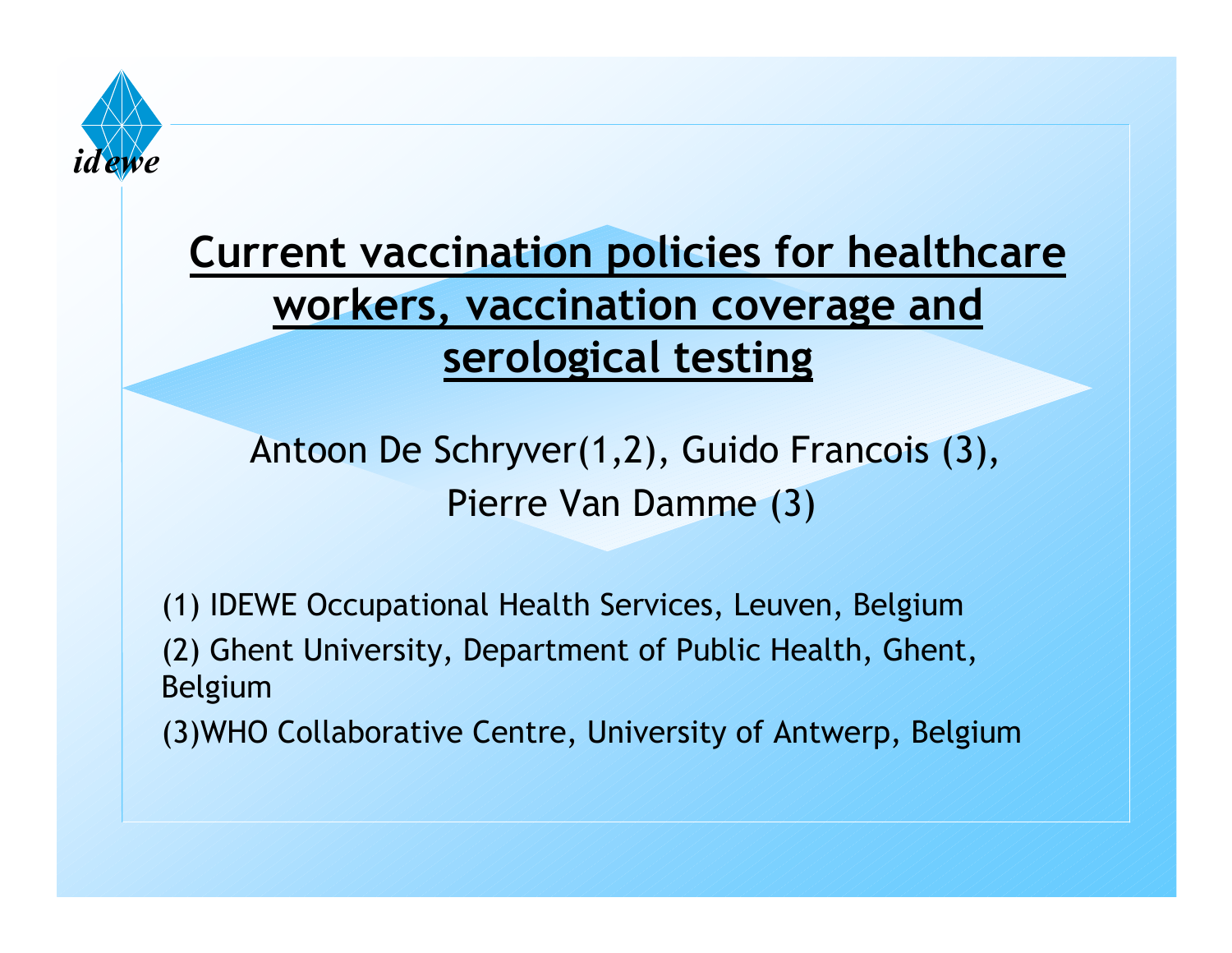

Background -HBV infection is a serious risk for HCWs

-European Directive (2000/54/EC) on the protection of workers from risks related to the exposure to biological agents at work

-Objective of the survey: to get an idea on the policy of hepatitis B vaccination in HCWs in the countries of the European union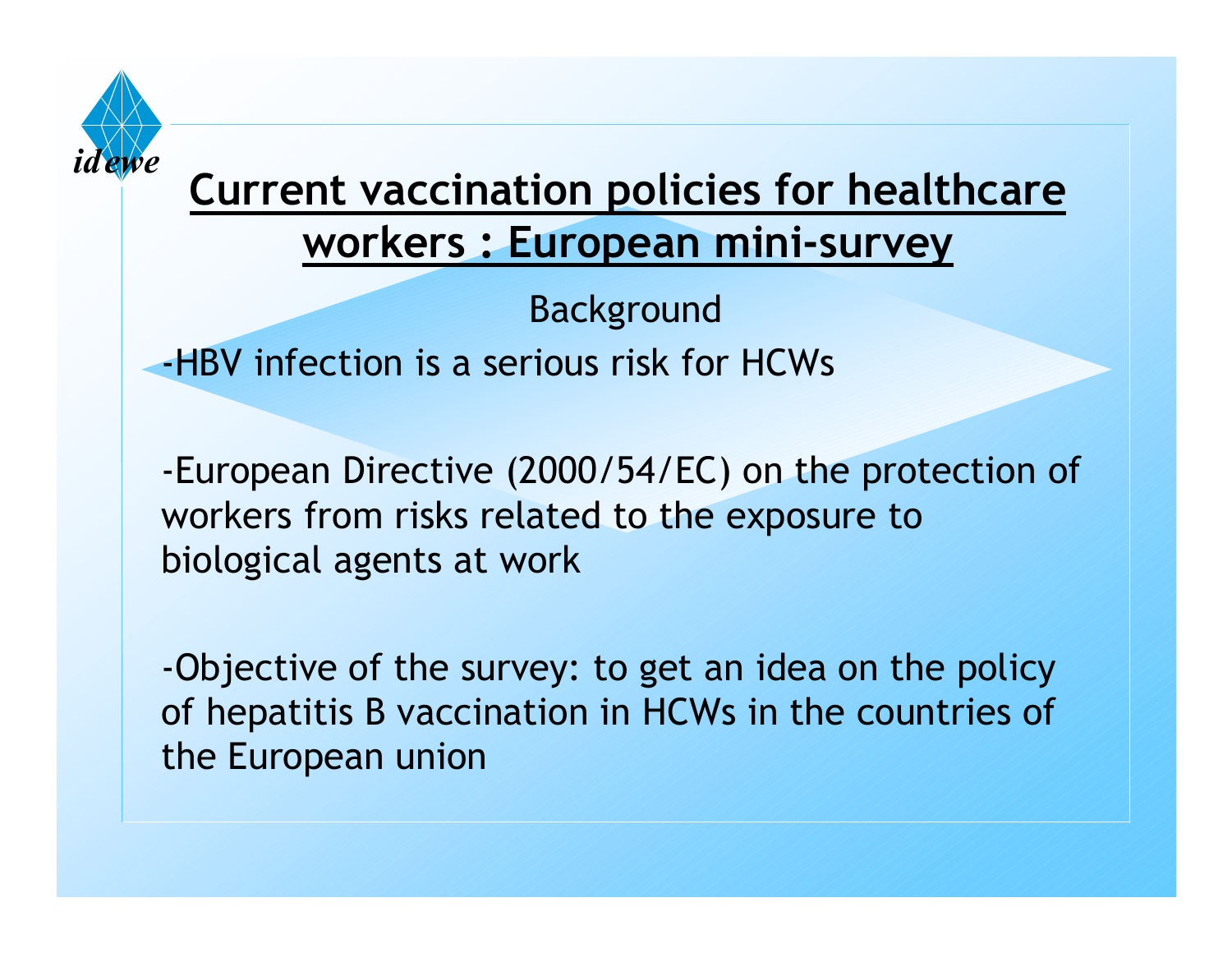

-Questionnaire developed

-Questionnaire sent to 25 member states of European Union contacted through various channels (ICOH, study partners, …)

-Answers were received from 6 countries :Belgium , France, Italy, Luxembourg, United Kingdom, Switzerland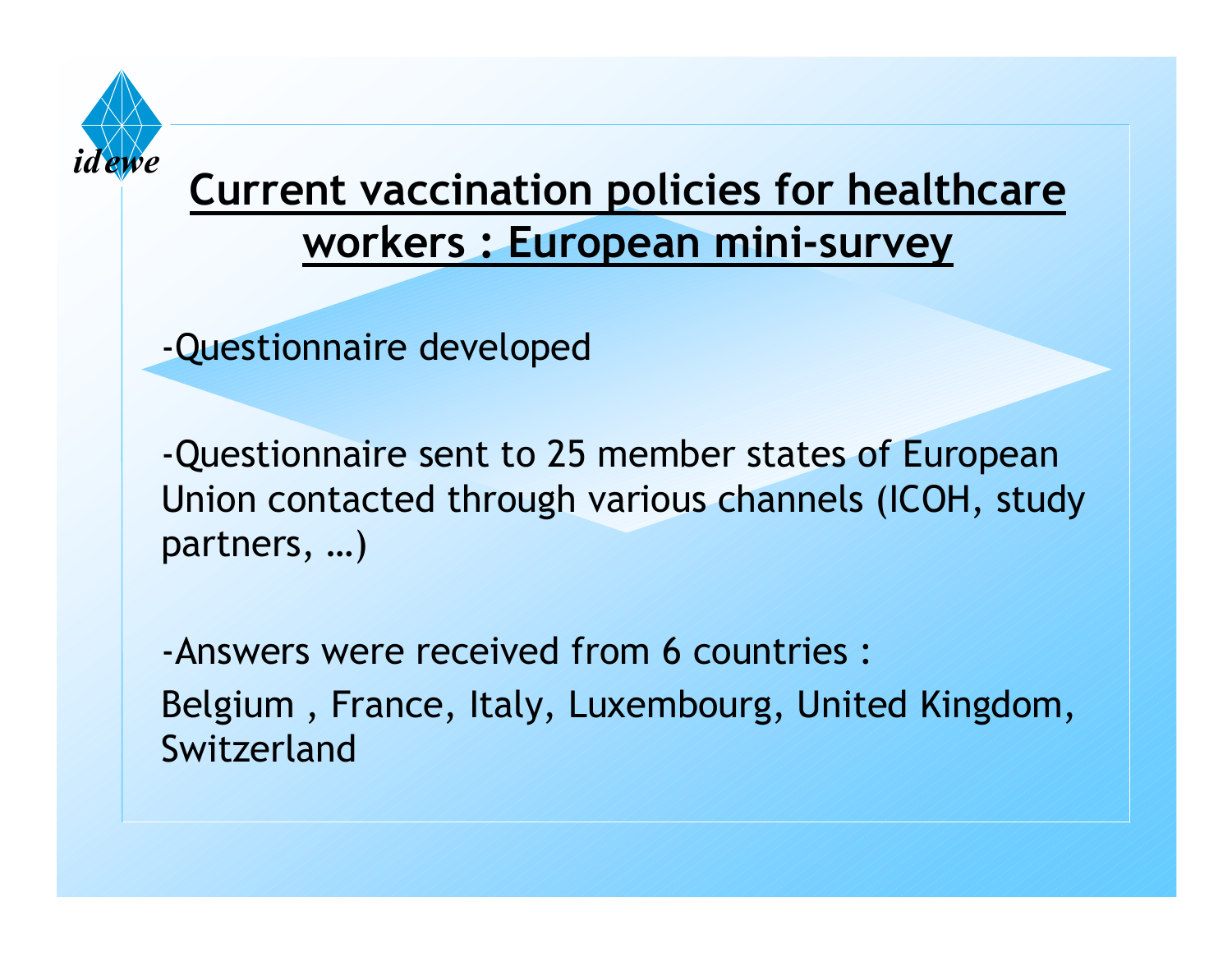

-Sources

-EASL study (Gunson et al;2003) -International Commission on occupational health (ICOH)-Scientific Committee on OH of HCWs -ICOH national secretaries-EASOM (European Association of Schools of Occupational Medicine) -Partners in European studies on HCWs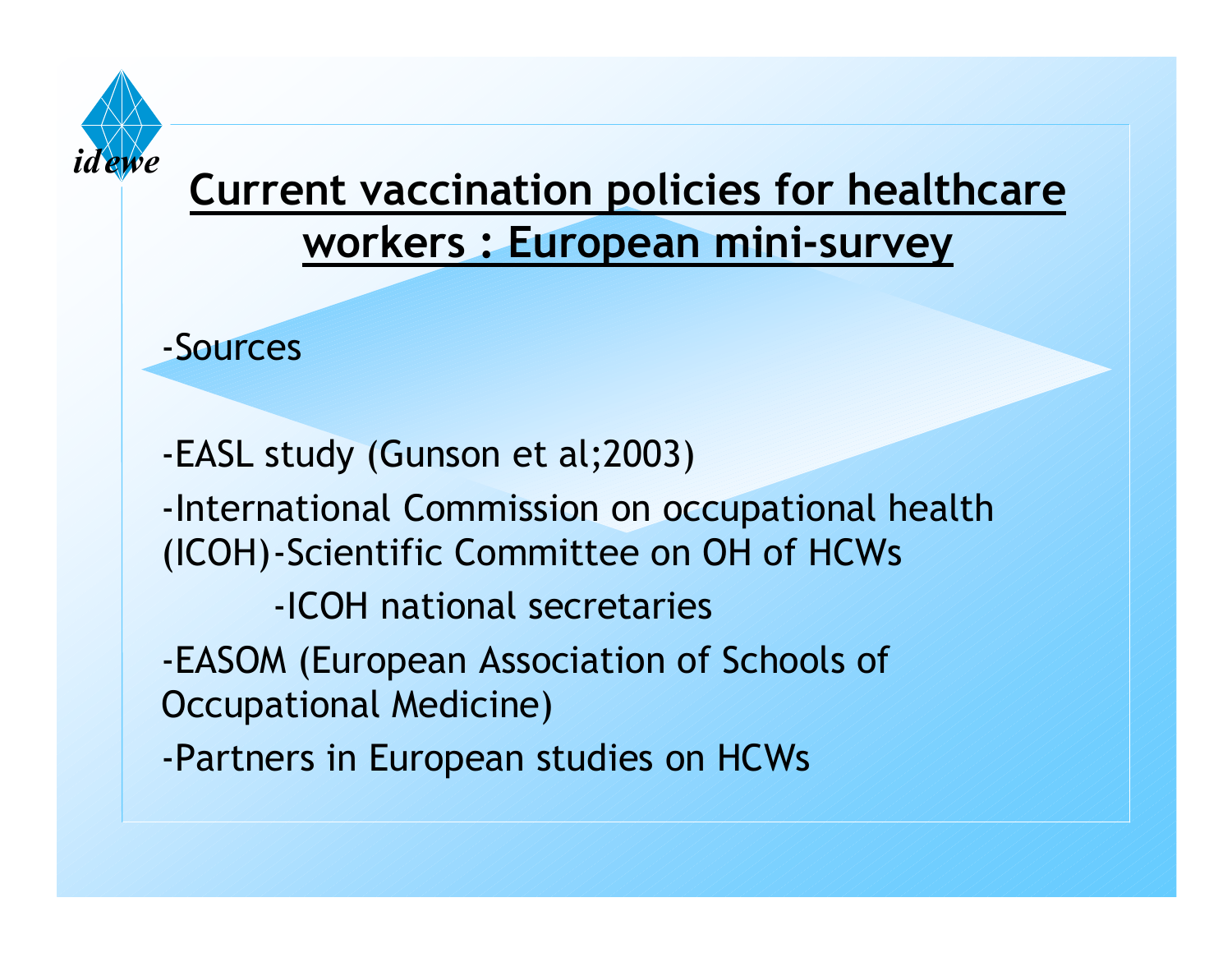

## **Current vaccination policies for healthcare workers : Belgium**

#### **In Belgium**

- Vaccination against HBV was initiated in 1983 mainly through Fund for Occupational Diseases (FOD)
- Legal basis
- KB 28.06.1983 (FOD)
- KB 04.08.1996 (European Directive 90/679/EEC)
- KB 29.04.1999 (Mandatory vaccination) HBV vaccination mandatory for certain groups of HCWs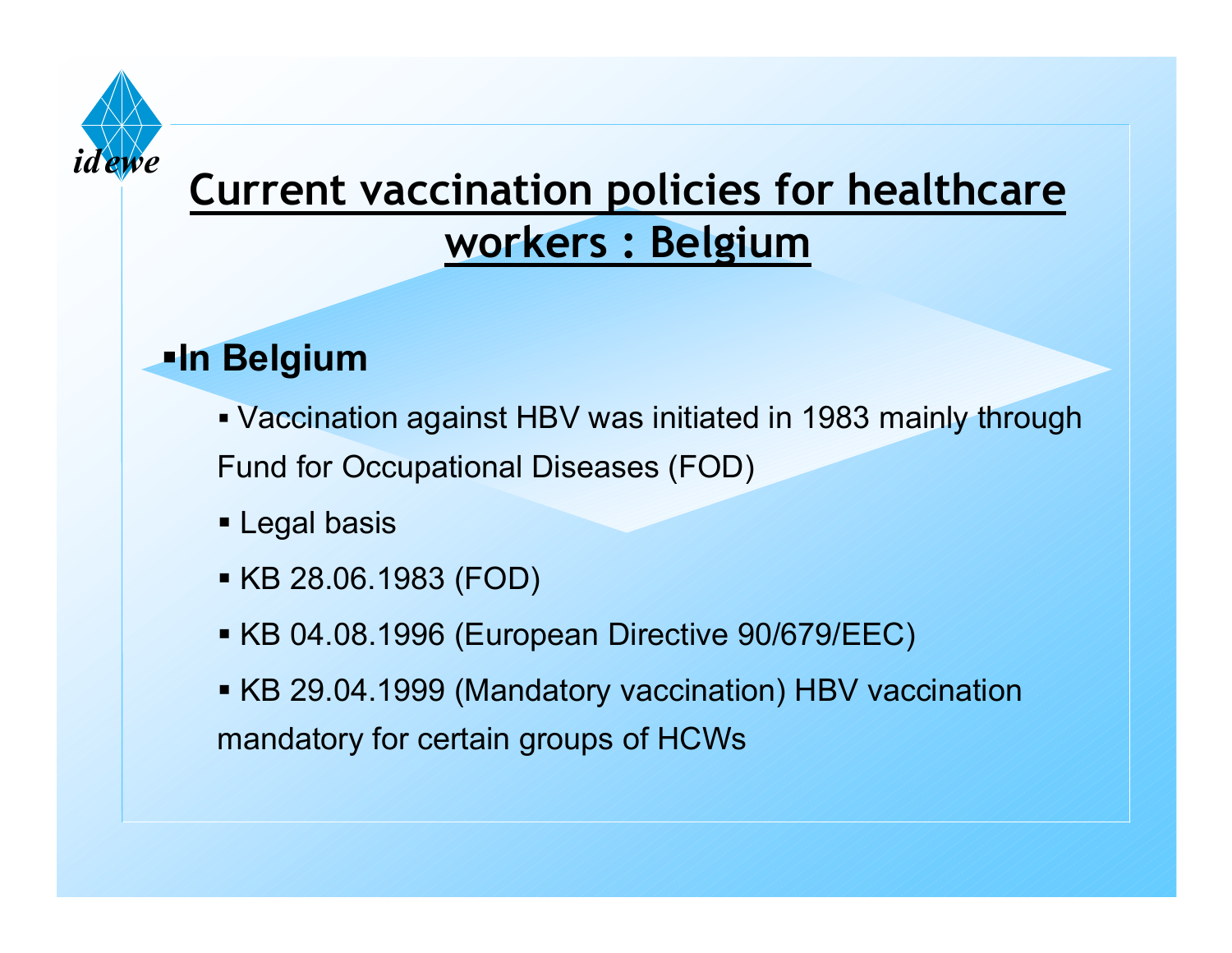

- $\blacksquare$ HBV vaccination mandatory for all HCW: Belgium, France
- $\sqrt{2}$  HBV vaccination recommended : Italy, Luxembourg, United Kingdom, Switzerland
- $\blacksquare$  All countries perform vaccination for HCWs at the start of job or in medical and/or nursing school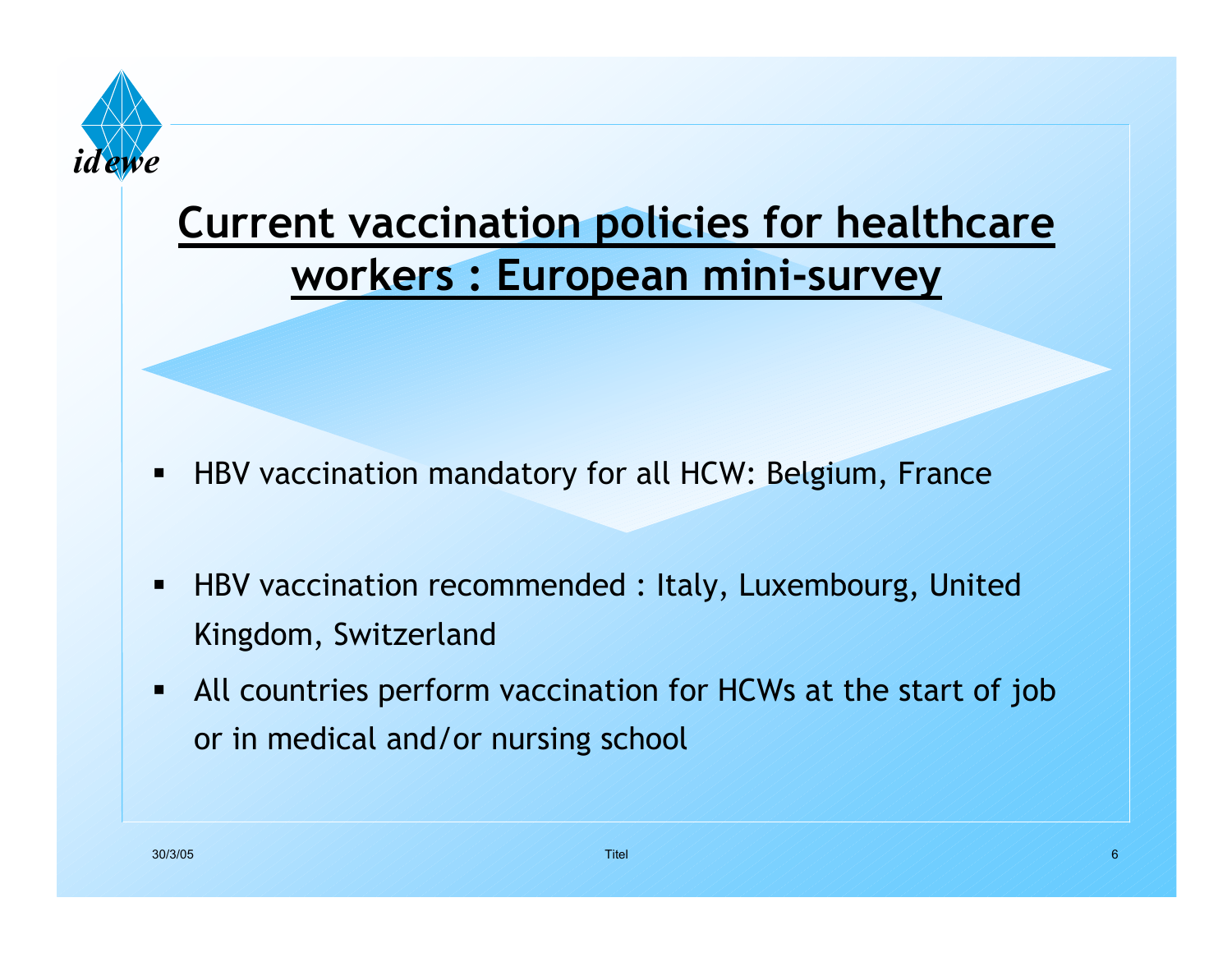

# **Current vaccination policies for healthcare workers : Belgium**

#### **Description of the program**

- Vaccination: vaccine type & schedule
- Monovalent vaccine 0,1,2,12 Bivalent vaccine 0,1,6
- **Pre-test screening for hepatitis B markers (1983-1993)**
- **Monitoring of seroconversion through anti-HBs**
- **Criteria for booster injections**
- **Target groups**
- ± 250 000 HCW received 1 000 000 doses of HB vaccine (1983-2003)
- $\blacksquare$  IDEWE vaccinated  $\pm$  125 000 HCW (1983-now)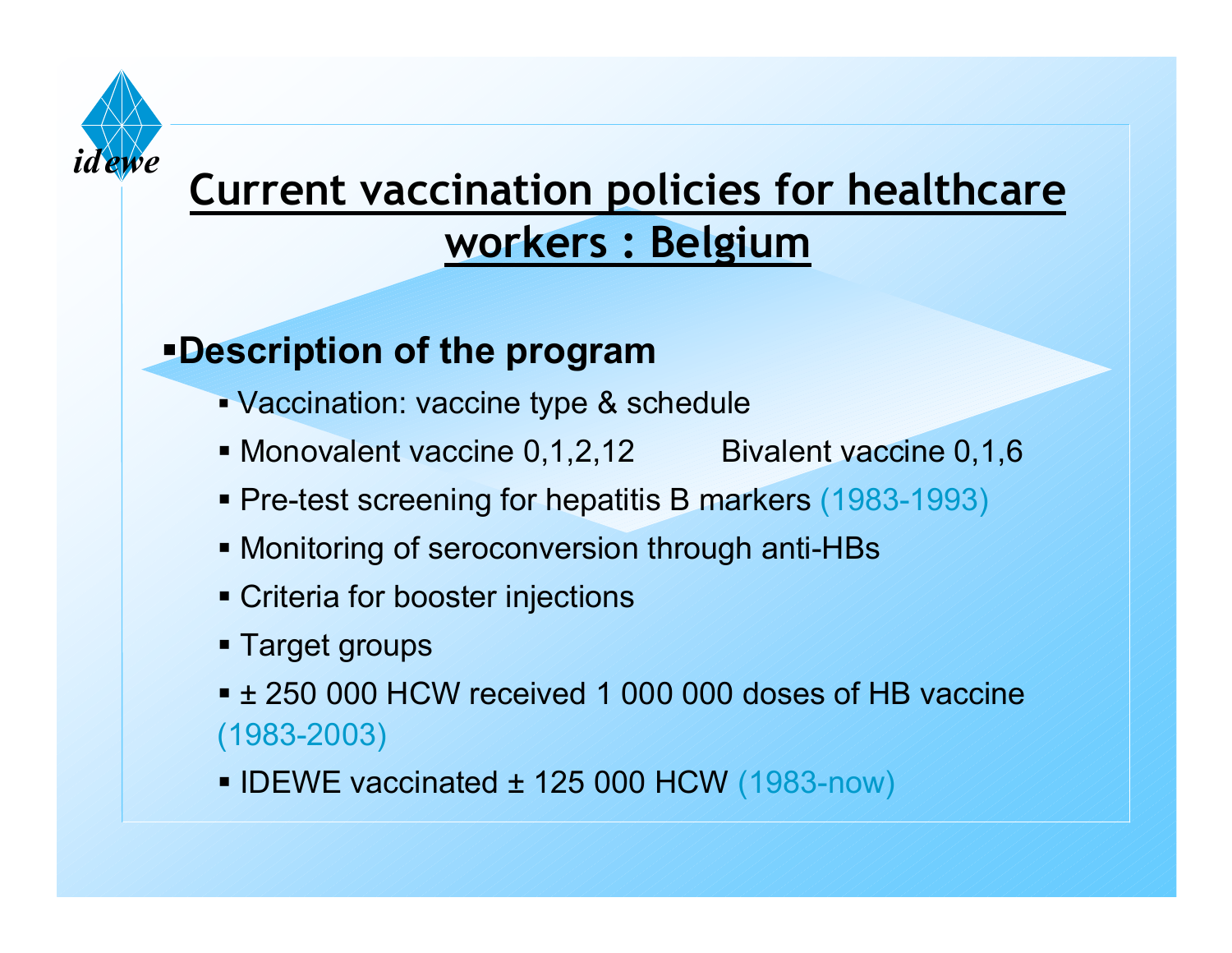

#### **Description of the program(1)**

- Vaccination : vaccine type & schedule :
	- Monovalent vaccine It, UK, CH
	- Bivalent vaccine Be, Fr,Lux

#### **Schedule**

- $\blacksquare$  0,1,6  $\hspace{0.15cm}$  0,1,6  $\hspace{0.15cm}$  All 6
- $-0,1,2,12$

Be, UK, CH (if rapid response is needed for higher risk groups)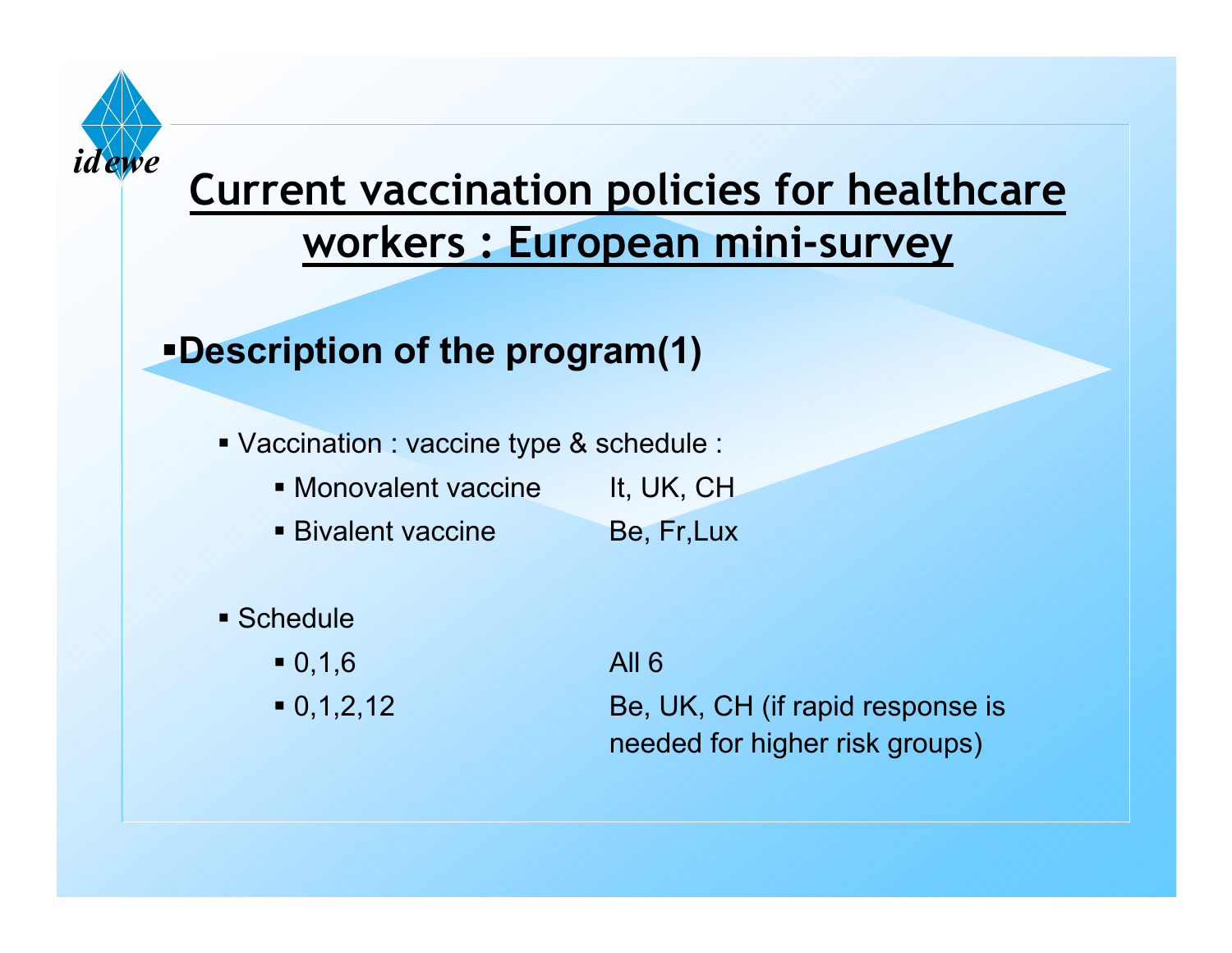

#### **Description of the program (2)**

**Pre-test screening for hepatitis B markers:** 

No : Fr, It, Lux, CH

Yes/no : Be, UK (EPP)

**Issues**:

What are the objectives of pre-test screening ?

Which markers should be tested ?

At what prevalence level of HBV markers is pre-testing justified ?

Prevalence of anti-HBc in selected European countries ranges between

5 and 30% (Gunson et al;2003)

Does testing make sense in already immunized cohorts ?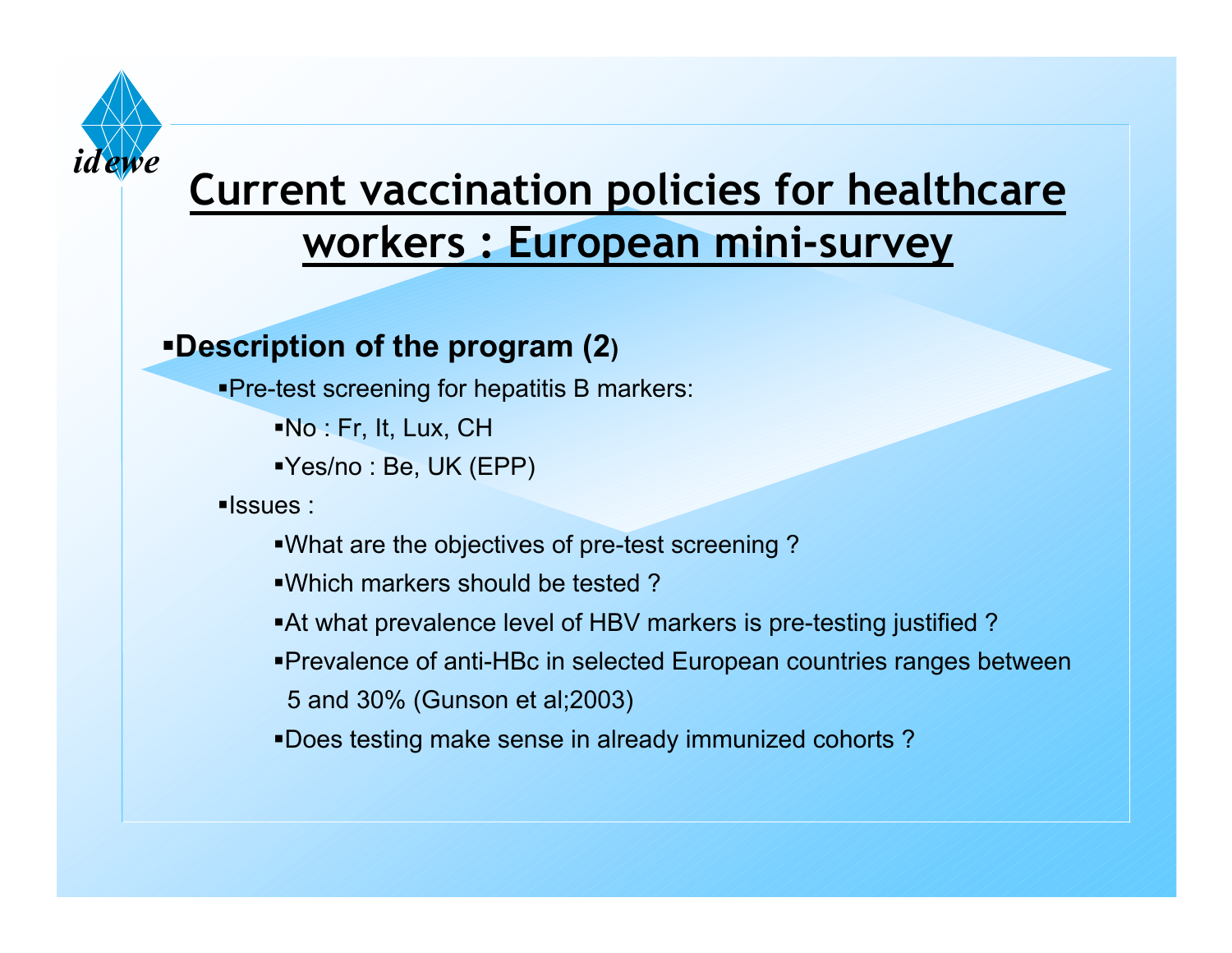

**Description of the program (3)**

Post-vaccination testing : protective level

- $-10$  IU/l : Fr, It
- 10-100 IU/l : Be, UK
- 100 IU/l : CH

Post-vaccination testing : issues -Objectives ? -Which markers ?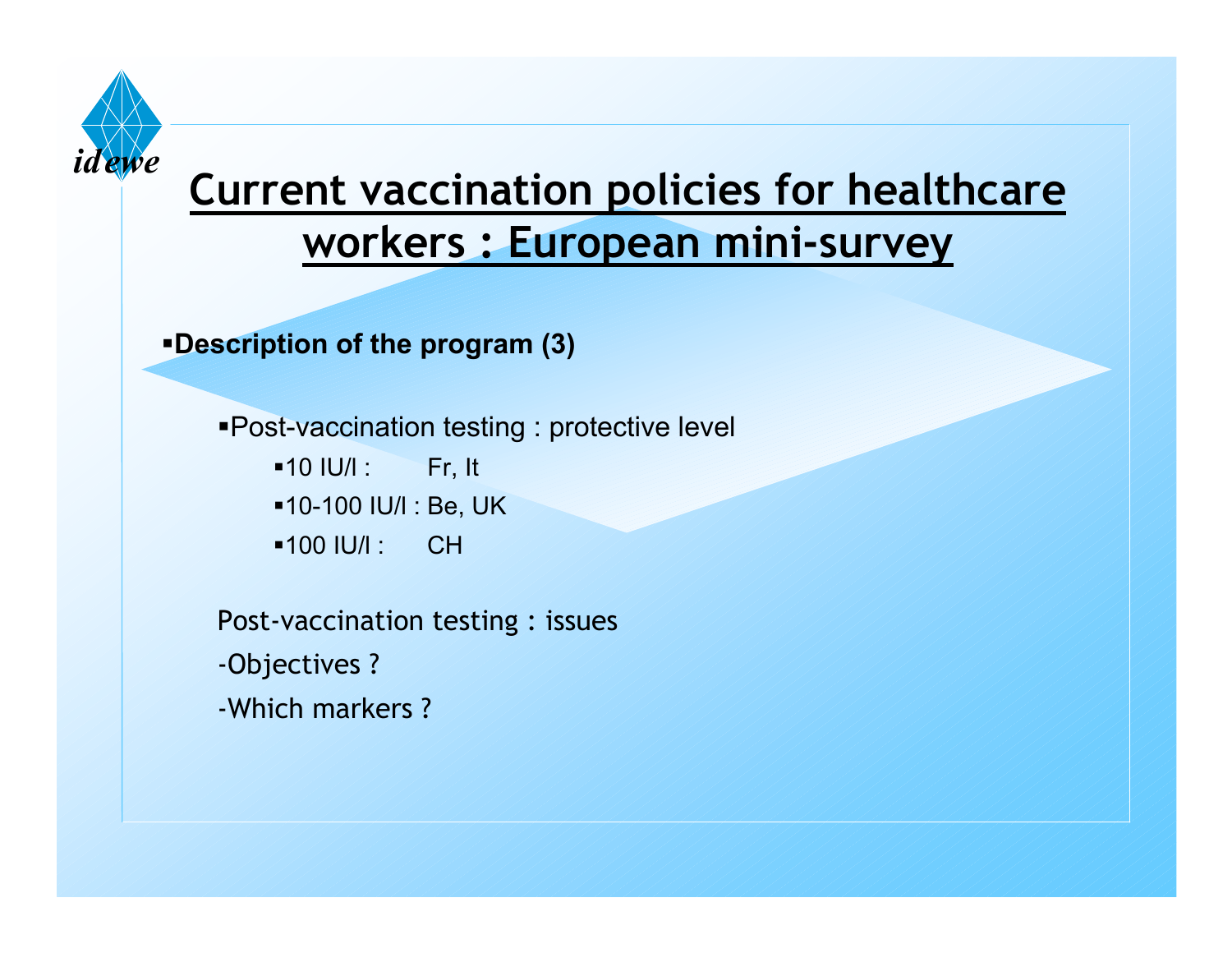

#### **Current vaccination policies for healthcare workers : European perspective**

**Occcurrence of HBV infections in HCW through the analysis of serological markers of HBV infection**

Seroprevalence of of HBsAg in practising HCW ranges from 0.3 tot 3.0% in selected European countries (At,Fr, De, Gr, Is, It, Pt, Se)(Gunson et al;2003)

In a study of 132 HCWs 5 (3.8%) non-responders showed evidence of HBV infection (De Schryver et al; in press)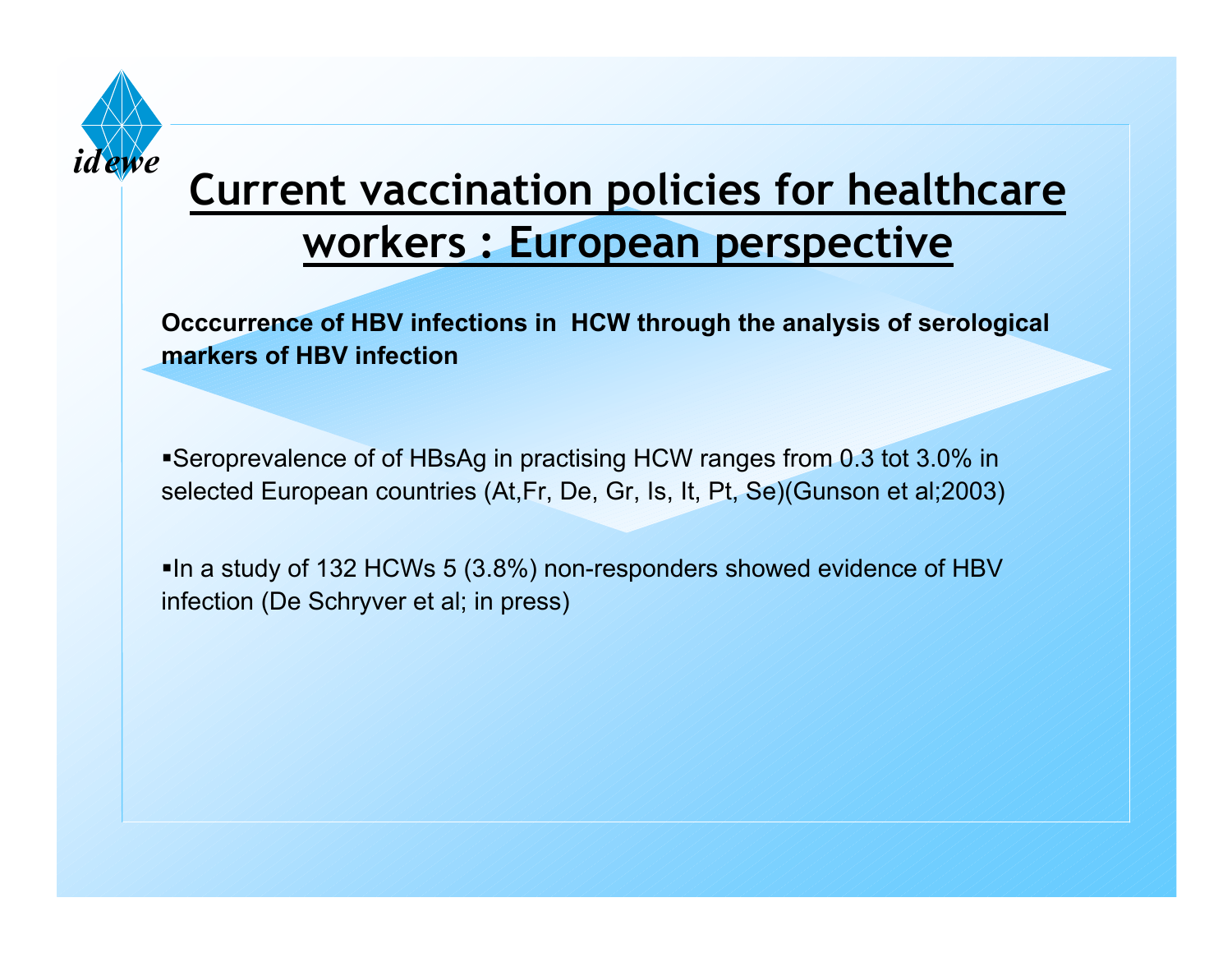

**Description of the program(4)**

Booster injections ?

Yes: Be, UK, No : Fr, It, CH

Management non-responders :

-one additional dose: Be, It, Lux,

-other strategies :  $\mathbb{Z} \times \mathbb{F}$  Fr, UK, CH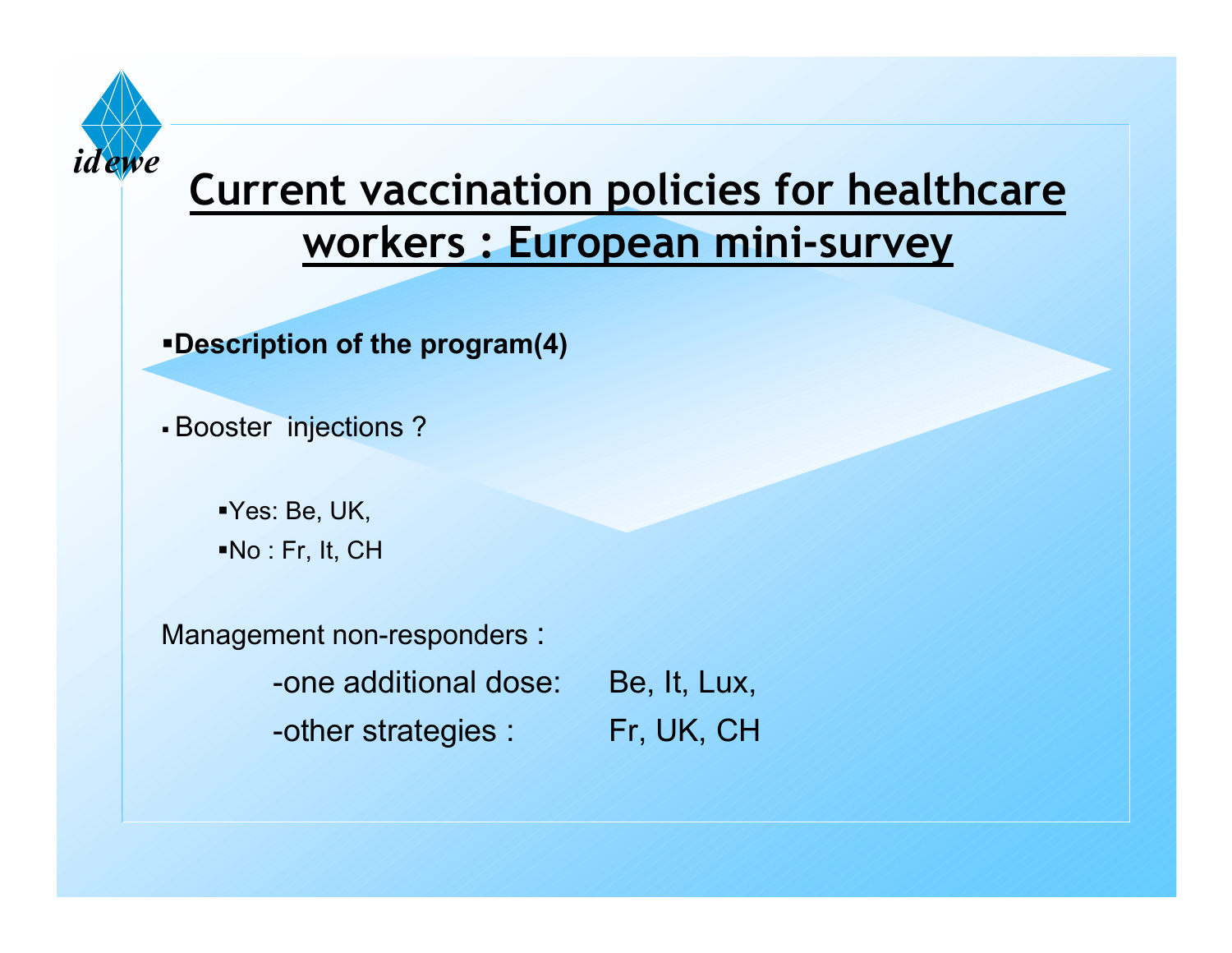

#### **Current vaccination policies for healthcare workers : estimation of coverage :Belgium**

**Up to 1990 studies show low coverage rates in HCW**

"traditional" health care workers : 40%

allied hospital workers: 25 %

**IDEWE study (Vranckx et al; 2004)**

**Study in 21 general hospitals and one University Hospital in Flanders (Belgium)** 

**n= 5068 HCW**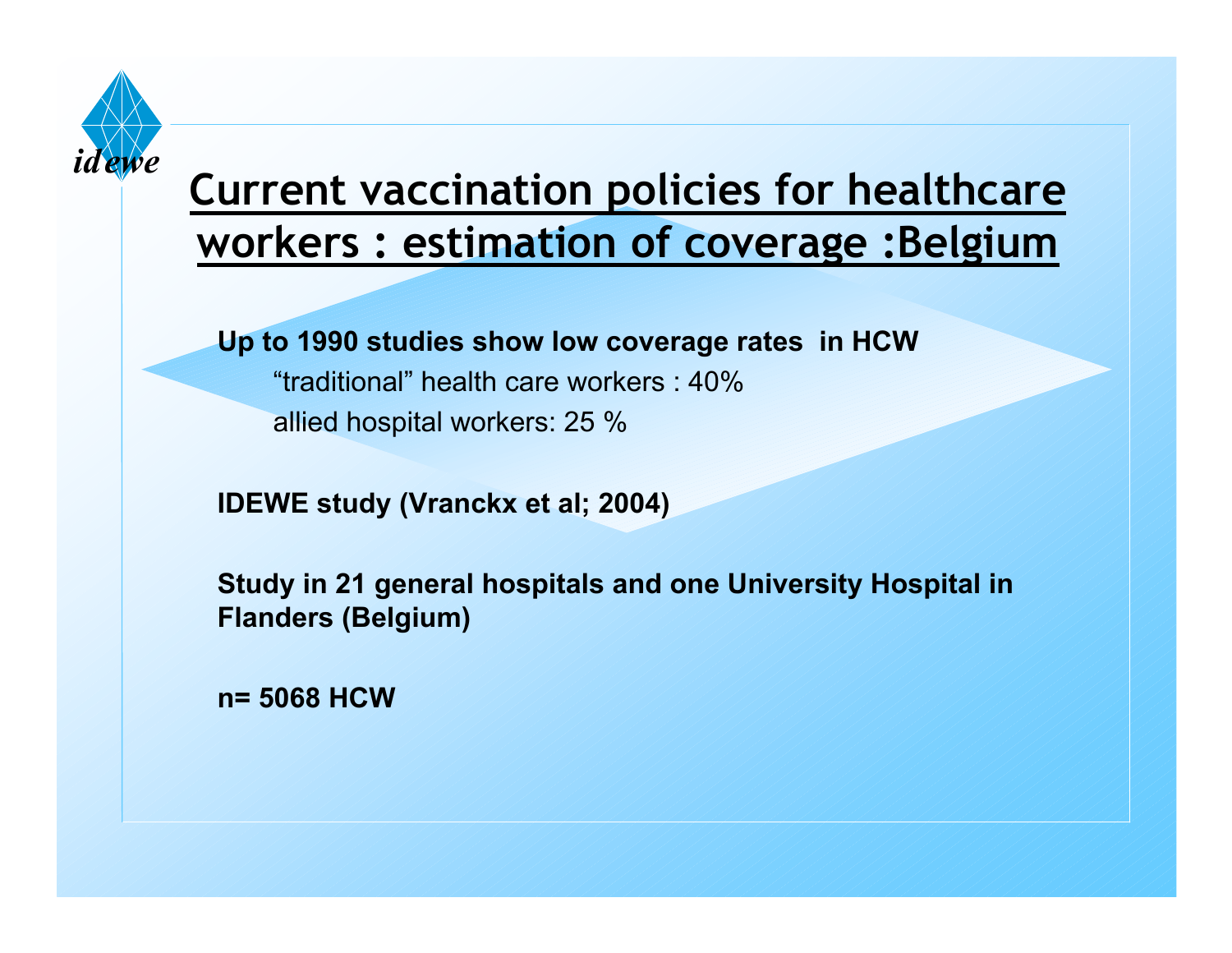

#### **Current vaccination policies for healthcare workers : estimation of vaccination coverage: Belgium**

**Hepatitis-B vaccination coverage, seroconversion and seroprotection in healthcare workers (Vranckx et al;2004)**

| Age        | <b>%vaccinated</b> | %seroconverted | %seroprotected |
|------------|--------------------|----------------|----------------|
| $<$ 25 $y$ | 77.5               | 73.0           | 71.4           |
| $25 - 34y$ | 88.7               | 86.6           | 84.9           |
| $35 - 44y$ | 84.0               | 80.6           | 78.8           |
| 45-54y     | 81.6               | 79.0           | 75.8           |
| >55y       | 86.2               | 80.0           | 73.8           |
| Total      | 84.9               | 82.0           | 80.0           |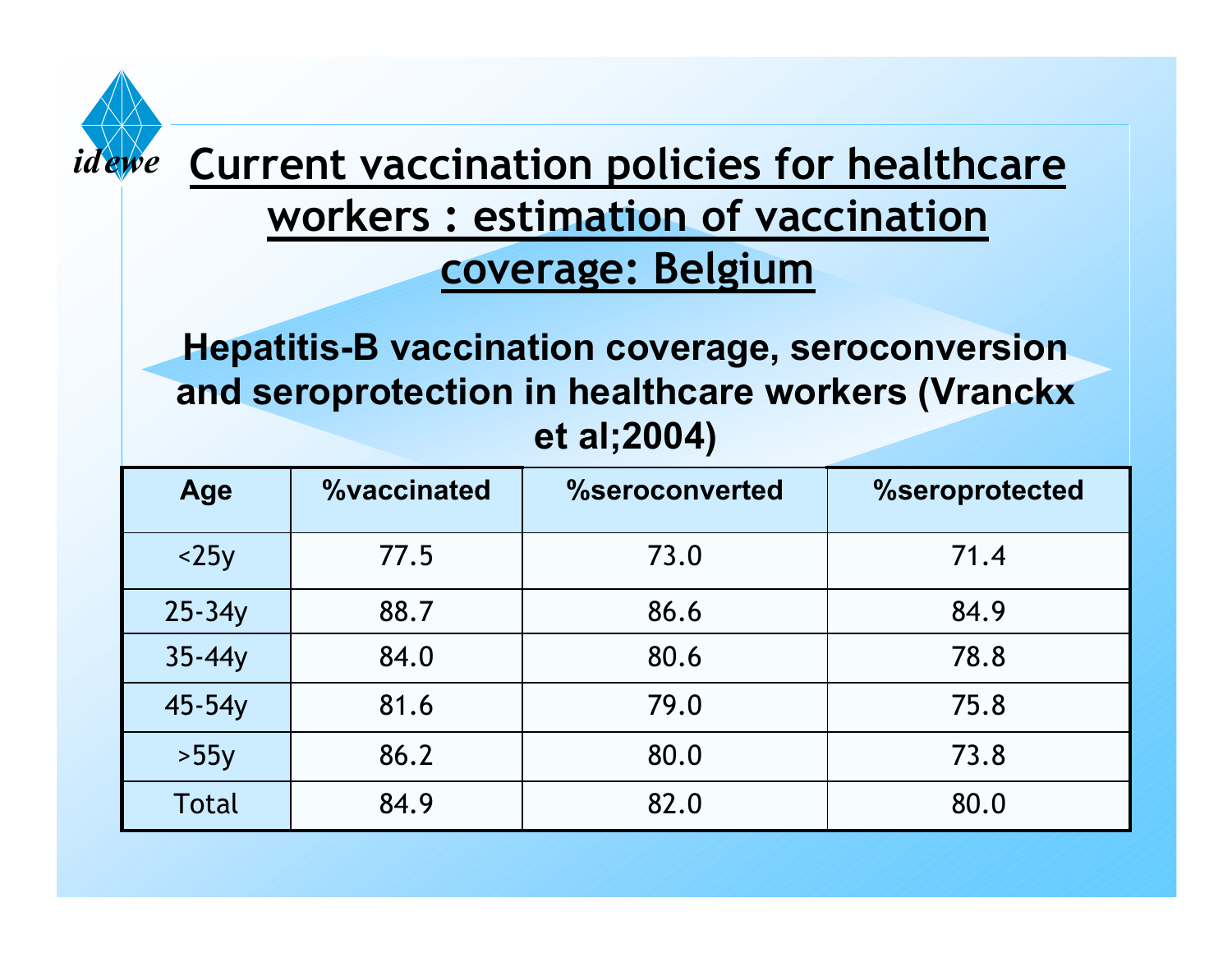

#### *idewe* **Current vaccination policies for healthcare workers :estimation of vaccination coverage: Belgium**

Vaccination by task (traditional versus allied HCW)(n=5041)

 $\mathbf{J}$ 

| ob/task               | % vaccinated |  |
|-----------------------|--------------|--|
| Administration        | 39.1         |  |
| <b>Nursing staff</b>  | 94.8         |  |
| Laboratory            | 97.3         |  |
| Physiotherapy         | 85.4         |  |
| Maintenance-technical | 87.7         |  |
| <b>Catering</b>       | 44.4         |  |
| Not specified         | 77.4         |  |
| <b>Total</b>          | 84.9         |  |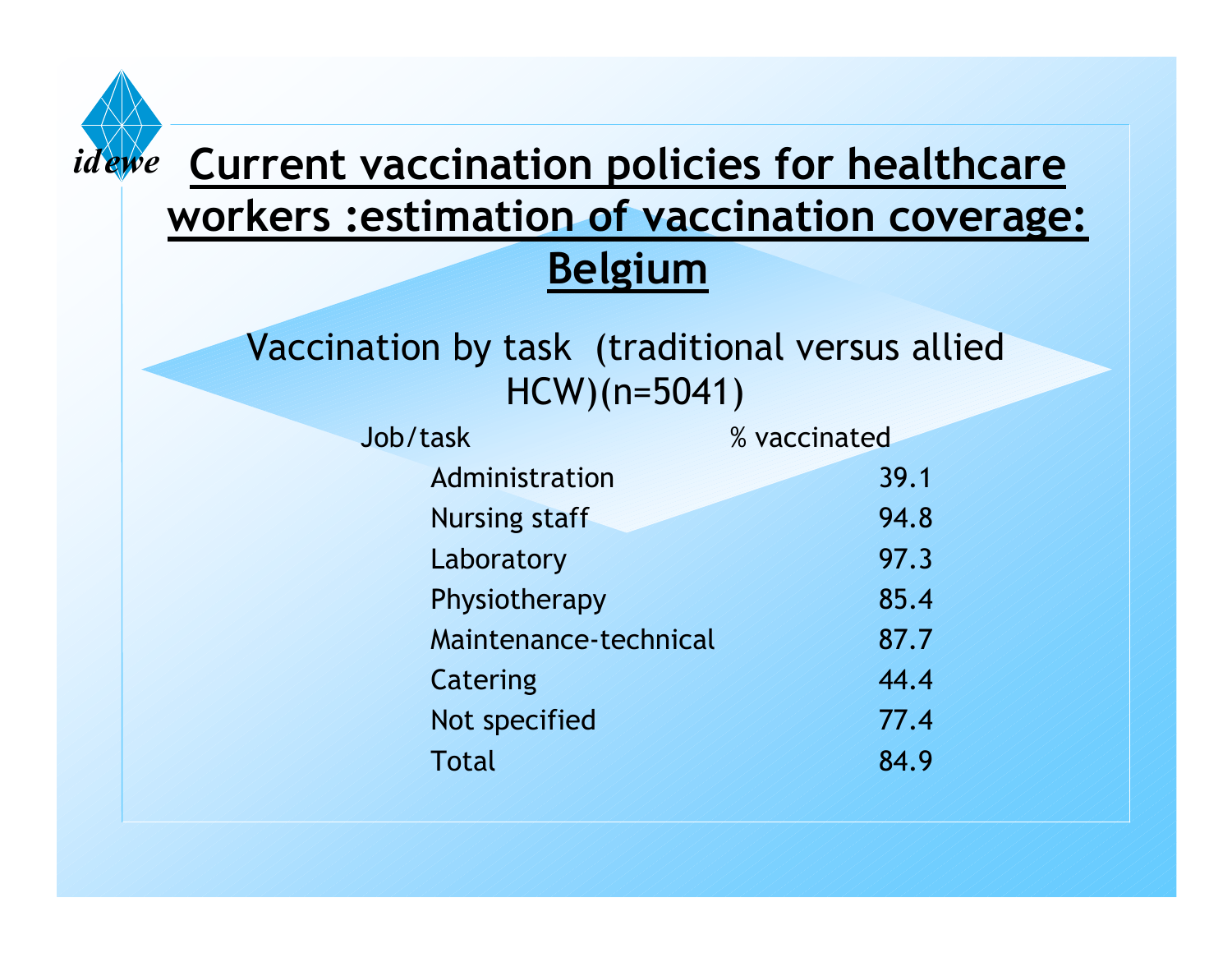

# **Current vaccination policies for healthcare workers : estimation of coverage : European mini-survey**

• Published data

• Best estimate

•

•

- Belgium : 85% (2004) Fr (90%)
	- Italy : 65% (1998)
- 
- UK (85%)
- CH (95%)

Studies on vaccination status in HCWs having needlestick injuries could give interesting data for surveillance and monitoring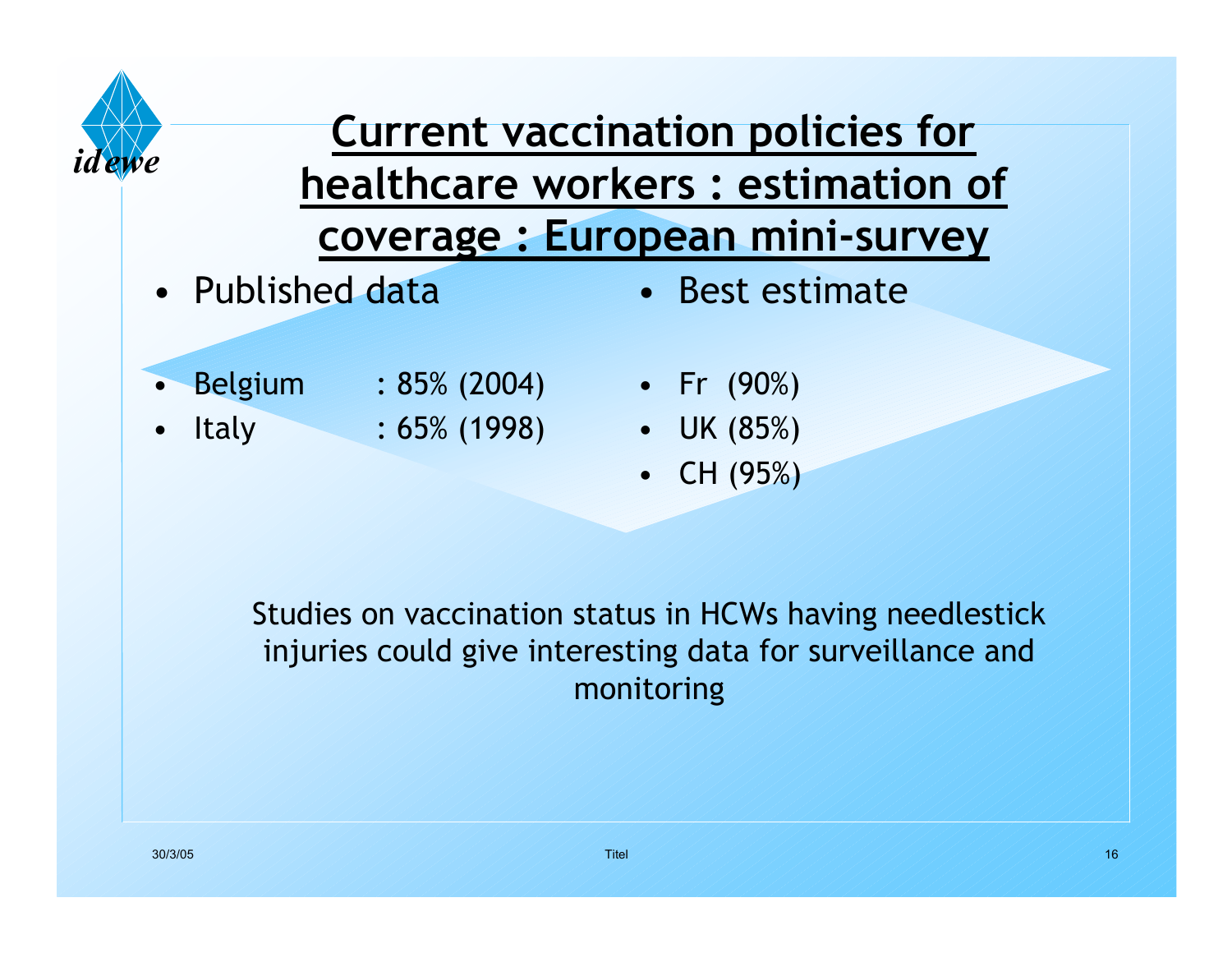

# **Current vaccination policies for**

# **healthcare workers : PubMED search(1)**

| Country | Year<br>Θf<br>study | Sample | Profession                 | $\%$<br>vaccinat<br>ed | Reference                      |
|---------|---------------------|--------|----------------------------|------------------------|--------------------------------|
| Belgium | 1999                | 200    | GP's                       | 75                     | Michiels et al;<br>2000        |
| France  | 2003                |        | HCWs (non-<br>medical)     | 80-100                 | Denis et<br>al;2004            |
| France  | 2003                |        | Physicians in<br>hospitals | 55-100                 | Denis et<br>al;2004            |
| Germany | 2000                | 3617   | Medical<br>Housekeeping    | 75<br>42               | <b>Borchert&amp;</b><br>Horst- |
| 30/3/05 |                     |        | Other                      | 21                     | Schaper;2001                   |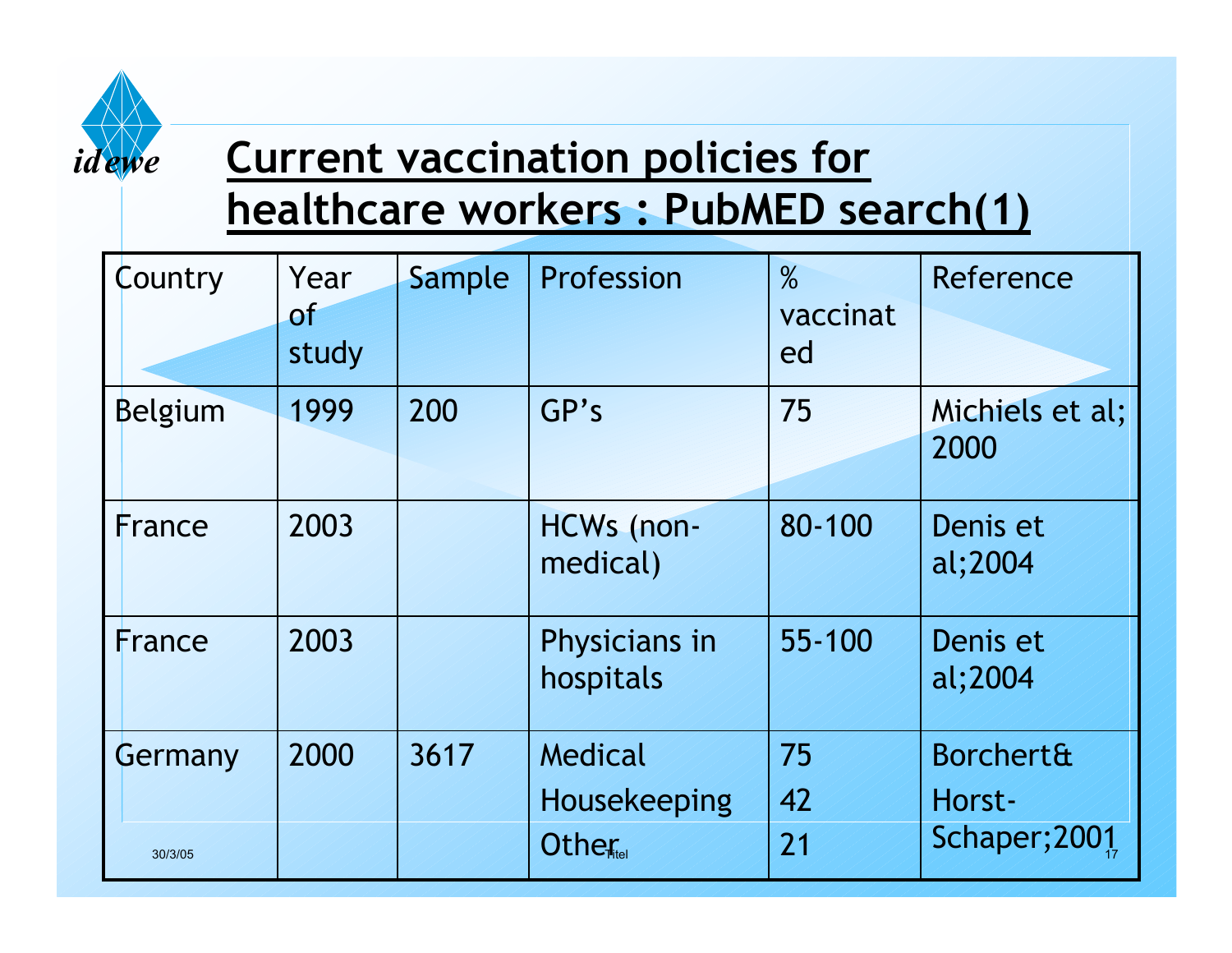

# **Current vaccination policies for healthcare workers : PubMED search (2)**

| Country   | Year of<br>study | Sample               | Profession                                                      | $\%$<br>vaccinated   | Reference                |
|-----------|------------------|----------------------|-----------------------------------------------------------------|----------------------|--------------------------|
| <b>UK</b> | 2001             | 78<br>93<br>81<br>88 | GP's<br><b>Nurses</b><br><b>Consultants</b><br><b>Comm nurs</b> | 95<br>96<br>92<br>91 | <b>Smith; 2004</b>       |
| Turkey    | 2002             | 452                  | <b>Nurses</b>                                                   | 72                   | Kosgeroglu<br>et al;2003 |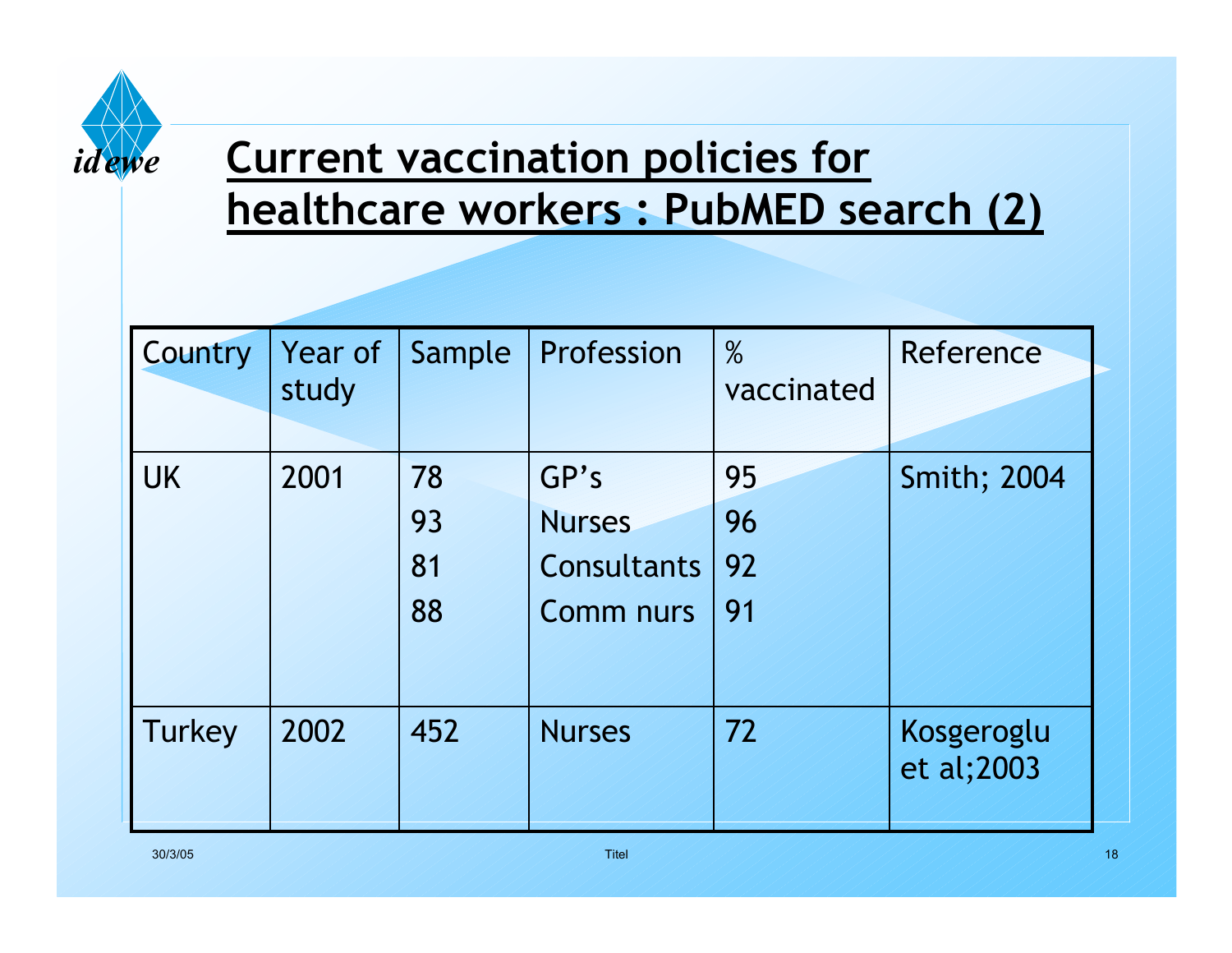

# **Current vaccination policies for healthcare workers :studies in HCWs**

#### **having needleprick**

| <b>Country</b>         | Year of<br>study | Sample | Profession      | $\%$<br>vaccinated | Reference                          |
|------------------------|------------------|--------|-----------------|--------------------|------------------------------------|
| <b>Nether</b><br>lands | 2000             | 223    | <b>All HCWs</b> | 38                 | Caesar et<br>al;2001               |
| <b>Nether</b><br>lands | 2003             | 98     | <b>All HCWs</b> | 17                 | Kidger-<br>Koppelaar<br>et al;2004 |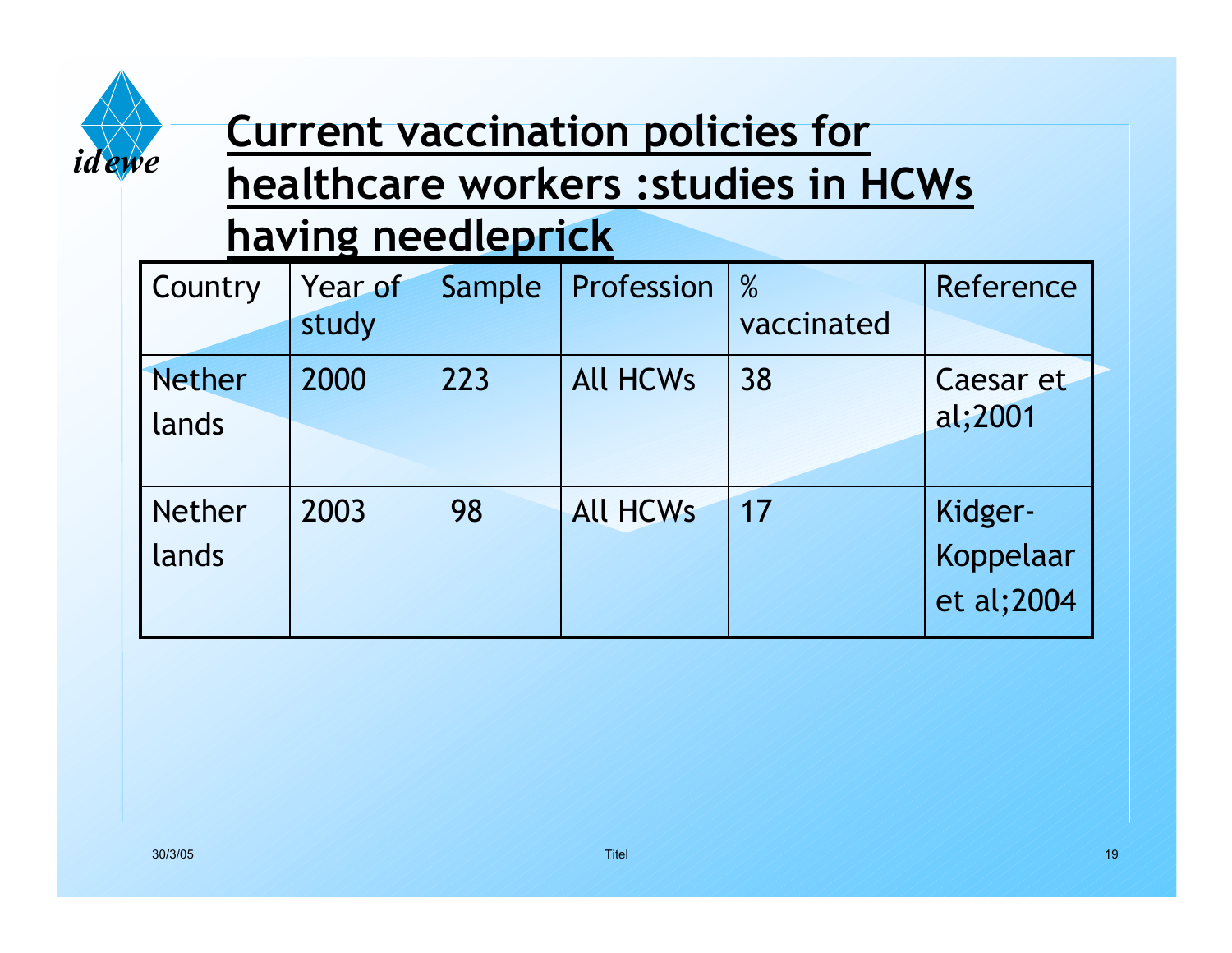

# **Current vaccination policies for healthcare workers :conclusions**

- $\bullet$  HBV vaccination policies for HCWs vary across countries of European Union
- • Booster policies are not very well defined and seem to have different aims and objectives
- To monitor vaccination coverage, the follow-up of needlestick injuries seems attractive
- • The objectives of serological testing pre/post-vaccination are not clearly defined